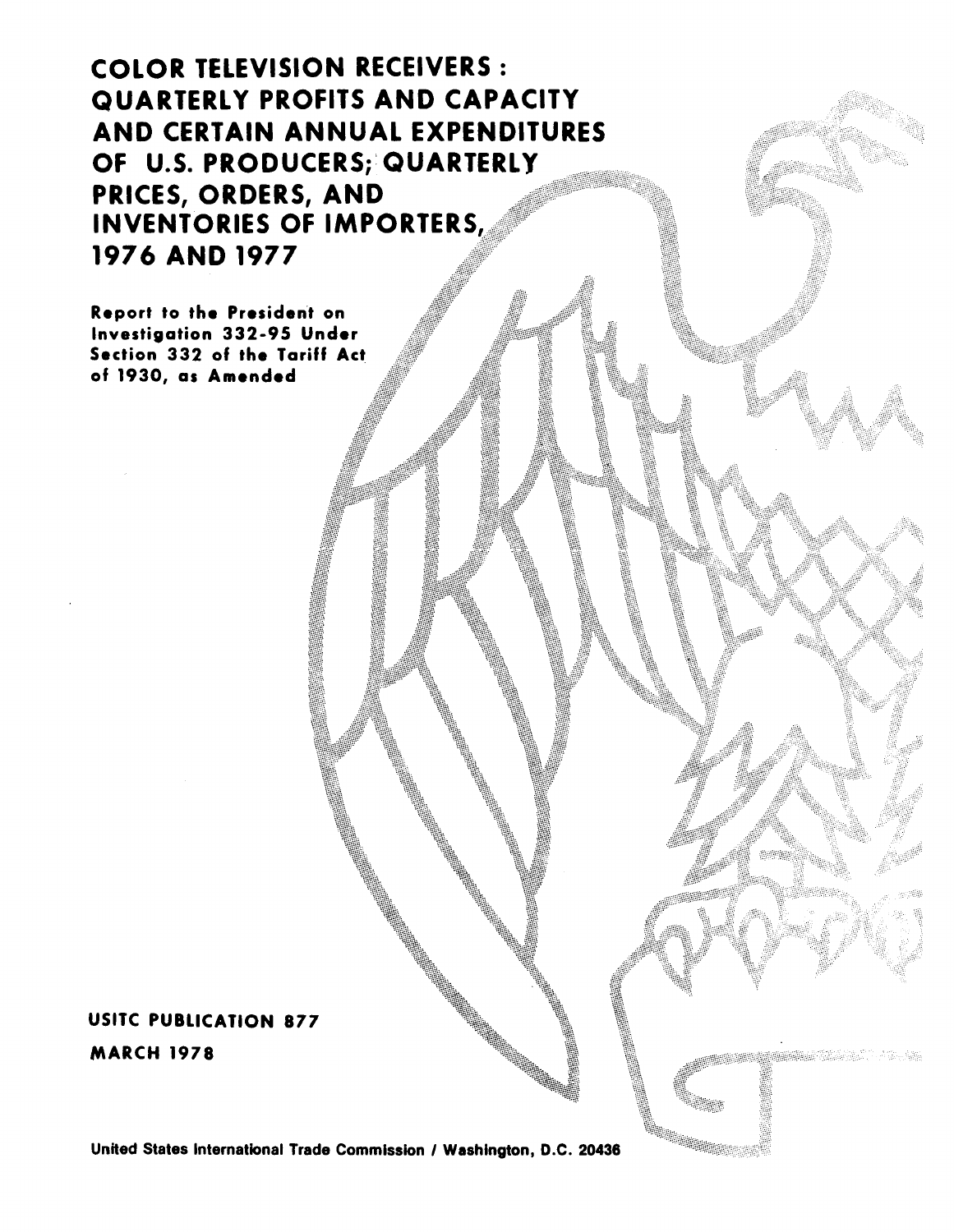## UNITED STATES INTERNATIONAL TRADE COMMISSION **-**

### *COMMISSIONERS*

*Daniel Minchew, Chairman Joseph* 0. *Pa\_rker, Vice Chairman George M. Moore Catherine Bedell Italo H. Ablondi Bill Alberger* 

Kenneth R. Mason, Secretary to the Commission

This report was prepared principally by

John T. Cutchin, Jr.

assisted by

Beverly A. Smith and 0. Zarnett Law

Machinery and Equipment Division

Office of Industries Norris A. Lynch, Director

Address all communications to Office of the Secretary United States International Trade Commission Washington, D. C. 20436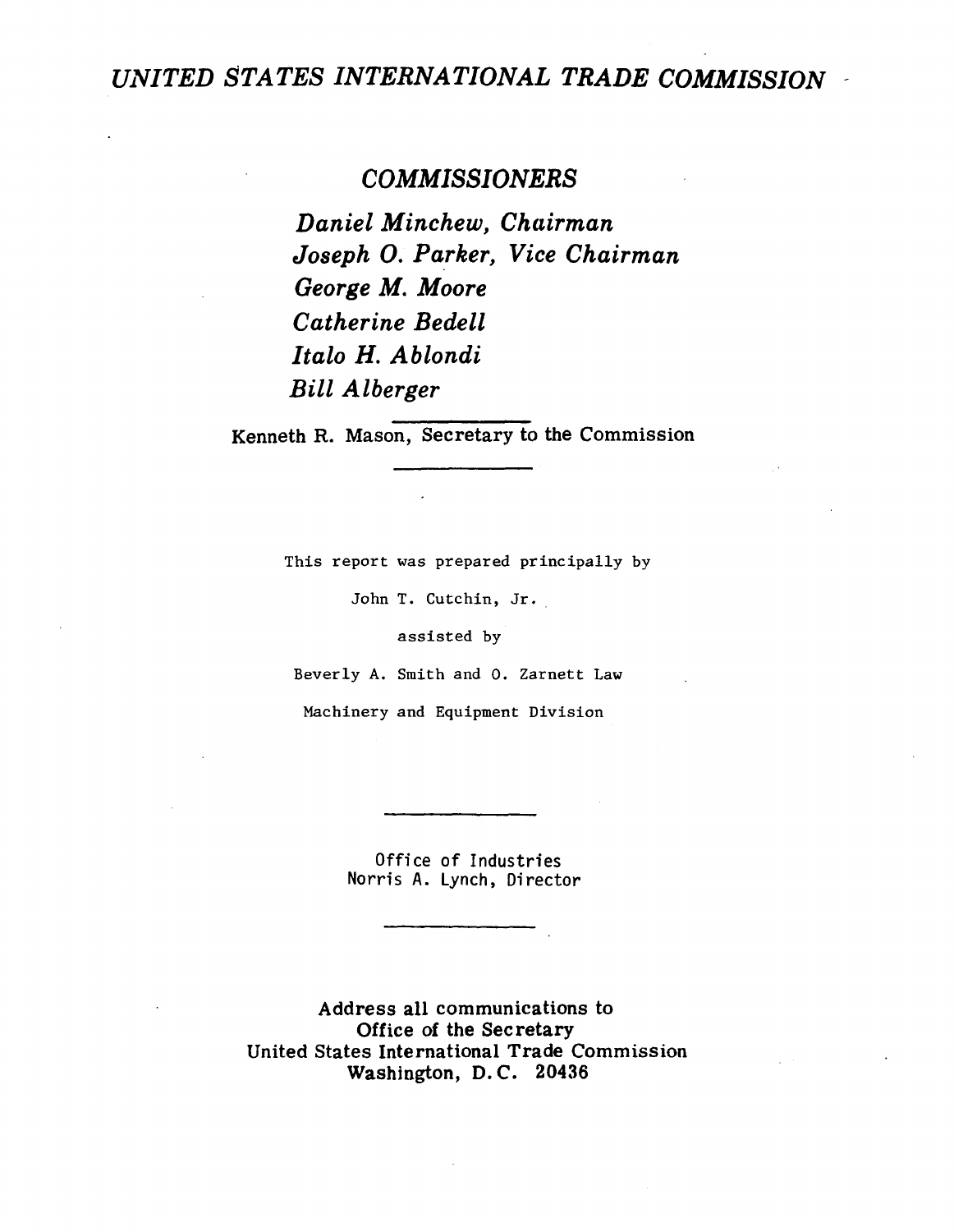$(202)$  523-0161



FOR RELEASE March 31, 1978 CONTACT: John T. Cutchin, Jr. (202) 523-0231 USITC 78-032

#### USITC REPORTS RESULTS OF ANNUAL SURVEY OF U.S. PRODUCERS AND IMPORTERS OF COLOR TV RECEIVERS

The United States International Trade Commission has completed its first annual survey of U.S. producers and importers of color television receivers to obtain data on certain economic factors indicative of conditions in the U.S. industry. The surveys, required by Presidential Proclamation No. 4511, cover calendar years 1976 and 1977.

The Commission has submitted detailed data in confidence to the Special Representative for Trade Negotiations who is responsible for monitoring the Orderly Marketing Agreement implemented by the Presidential Proclamation. Data which do not reveal operations of individual firms have been aggregated and are available from the Office of the Secretary, United States International Trade Commission, Washington, D.C. 20436. For U.S. producers the data show profits and capacity by calendar quarters in 1976 and 1977 and capital expenditures and R&D expenditures by calendar years 1976 and 1977. For importers the data show prices, orders, and inventories by calendar quarters in 1976 and 1977.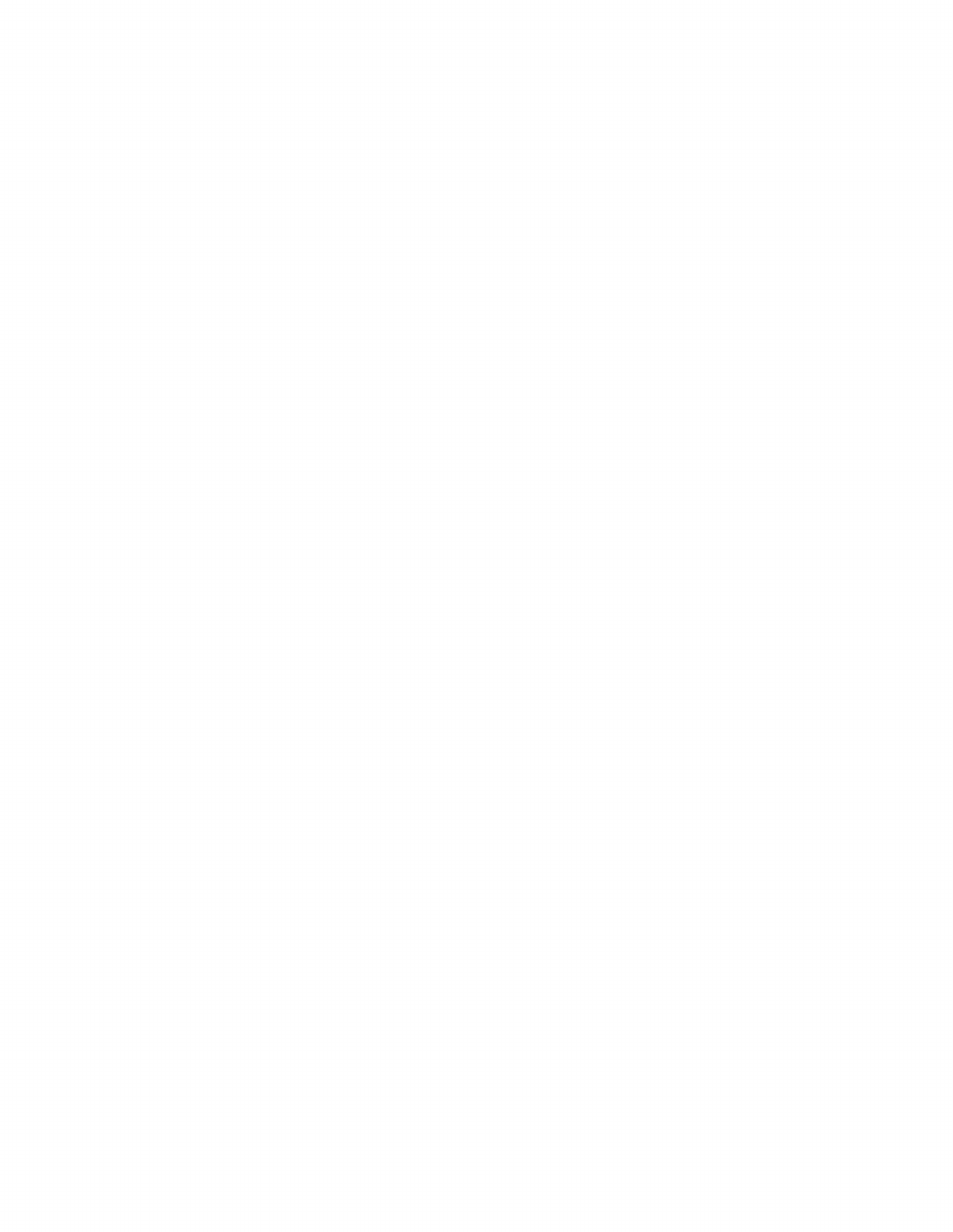| Period                                                       | Net<br>sales | Cost of<br>goods<br>sold | Gross<br>profit        | General, :<br>$\text{selling},:$<br>and<br>adminis-<br>trative :<br>expenses : | <b>Net</b><br>operating.<br>profit | Other<br>expense,<br>net | Net<br>profit<br>before<br>taxes | Ratio<br>of net<br>operating<br>profit to<br>net sales |
|--------------------------------------------------------------|--------------|--------------------------|------------------------|--------------------------------------------------------------------------------|------------------------------------|--------------------------|----------------------------------|--------------------------------------------------------|
|                                                              | 1,000        | 1,000                    | 1,000                  | 1,000                                                                          | 1,000                              | 1,000                    | 1,000                            |                                                        |
|                                                              | dollars      | dollars                  | dollars                | dollars                                                                        | dollars                            | dollars                  | dollars                          | Percent                                                |
|                                                              |              |                          |                        |                                                                                |                                    |                          |                                  |                                                        |
| Quarter ended--                                              |              |                          |                        |                                                                                |                                    |                          |                                  |                                                        |
| $31, 1976$ ------------:<br>Mar.                             | 488,132 :    | 391,253:                 | 96,879:                | 65,555:                                                                        | 31,324:                            | 8,790:                   | 22,534:                          | 6.4                                                    |
| $30, 1976$ ------------:<br>June                             | 525,672:     | 407,598:                 | 118,074:               | 67,203:                                                                        | $50,871$ :                         | 21,933:                  | 28,938:                          | 9.7                                                    |
| $30, 1976 \text{---} \text{---} \text{---} \text{}$<br>Sept. | 625,018:     | 486,721 :                | 138,297:               | 80,151:                                                                        | 58,146:                            | 10,113:                  | 48,033:                          | 9.3                                                    |
| $31.1976$ ------------:<br>Dec.                              | $644,870$ :  | 497,528 :                | 147,342:               | 87,167:                                                                        | 60,175:                            | 10,933:                  | 49,242:                          | 9.3                                                    |
| Total, $1976$ -------------: 2, 283, 692 : 1, 783, 100 :     |              |                          | 500, 592:              |                                                                                | 300,076:200,516:                   | $51,769$ :               | 148,747:                         | 8.8                                                    |
|                                                              |              |                          |                        |                                                                                |                                    |                          |                                  |                                                        |
| $31.1977---------$<br>Mar.                                   | 569,188:     | 448,872 :                | 120,316:               | 77,023:                                                                        | 43,293:                            | 8,455:                   | 34,838:                          | 7.6                                                    |
| $30.1977$ ------------:<br>June                              | 591,820:     | 456,879 :                | 134,941:               | 74,423:                                                                        | 60,518:                            | 8,032:                   | 52,486:                          | 10.2                                                   |
| $30, 1977$ ------------:<br>Sept.                            | 668,915:     | 529,461:                 | 139,454:               | 86,731:                                                                        | 52,723:                            | 9,945:                   | 42,778:                          | 7.9                                                    |
| $31, 1977$ -----------: 701,604:<br>Dec.                     |              | 541,654:                 | 159,950:               | 102,989:                                                                       | 56,961:                            | 4,879:                   | 52,082:                          | 8.1                                                    |
| Total, $1977$ ------------:2,531,527 :1,976,866 :            |              |                          | $\overline{554,661}$ : |                                                                                | 341, 166 : 213, 495 :              | 31,311:                  | 182,184 :                        | 8.4                                                    |
|                                                              |              |                          |                        |                                                                                |                                    |                          |                                  |                                                        |

Table 1.--Profit-and-loss experience of domestic producers of color television receivers on their color television receiver operations, by quarters, 1976 and 1977

Source: Compiled from data submitted in response to questionnaires of the U.S. International Trade Commission.

Table 2.--U.S. color television receiver production: Capacity  $1/$  of U.S. color television receiver assembly plants, by quarters and total, 1976 and 1977.  $\sim 10^7$ 

| (In thousands of units)                                                                                        |  |      |  |  |  |                                                                           |  |      |  |  |  |  |                                                                                   |  |  |  |  |  |        |
|----------------------------------------------------------------------------------------------------------------|--|------|--|--|--|---------------------------------------------------------------------------|--|------|--|--|--|--|-----------------------------------------------------------------------------------|--|--|--|--|--|--------|
|                                                                                                                |  | 1976 |  |  |  |                                                                           |  | 1977 |  |  |  |  |                                                                                   |  |  |  |  |  |        |
| Item                                                                                                           |  |      |  |  |  | : $Jan. - : Apr. - : July - : Oct. - :$<br>: Mar. : June : Sept. : Dec. : |  |      |  |  |  |  | Total : Jan.-: Apr.-: July-: Oct.-: Total<br>: Mar. : June : Sept. : Dec. : Total |  |  |  |  |  |        |
| Total capacity------------: 4,030: 4,057: 3,788: 3,990: 15,865: 4,031: 4,087: 4,037: 4,183:                    |  |      |  |  |  |                                                                           |  |      |  |  |  |  |                                                                                   |  |  |  |  |  | 16.338 |
| 1/ Capacity based on operations of assembly plants 1 shift a day. 5 days a week, assuming no change in product |  |      |  |  |  |                                                                           |  |      |  |  |  |  |                                                                                   |  |  |  |  |  |        |

mix.

Source: Compiled from data submitted in response to questionnaires of the U.S. International Trade Commission.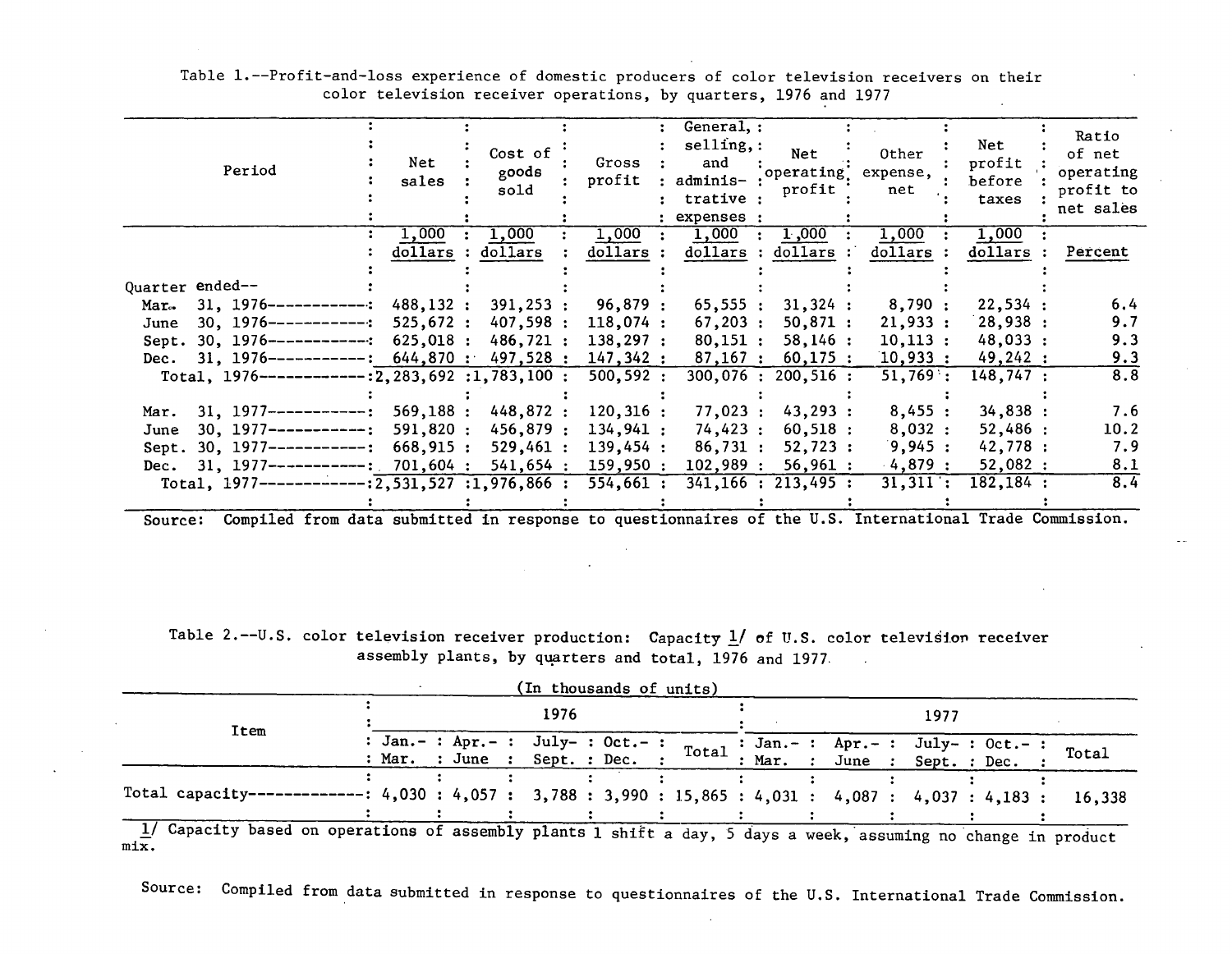Table 3.--Capital expenditures  $\frac{1}{s}$  and research and development costs for facilities and services related to the production or assembly of color television receivers and/or parts thereof, by types of expenditures, 1976 and 1977

| (In thousands of dollars)                                                                                  |                  |       |               |
|------------------------------------------------------------------------------------------------------------|------------------|-------|---------------|
| Type of expenditure                                                                                        | 1976             |       | 1977          |
| Facilities in the United States:                                                                           |                  |       |               |
| Land, land improvements-------------:<br>Building, leasehold improvements---:                              | 1,110:<br>9,235: |       | ***<br>3,889  |
| Machinery, equipment, and<br>fixtures:                                                                     |                  |       |               |
| Used--------------------------------;                                                                      | 29,713:          |       | 31,865<br>*** |
| 0ther-------------------------------<br>Facilities outside the United States::                             | 1,043:           | *** . | 1,099<br>***  |
| Land, land improvements-------------:<br>Building, leasehold improvements---:<br>Machinery, equipment, and | 2,596:           |       | 1,746         |
| fixtures:<br>New $2/$ -----------------------------                                                        | 4,712:           |       | 7,001         |
| Used---------------------------------;<br>Other---------------------------------                           |                  | *** . | 658           |
| Research and development --------------                                                                    | 86,288:          |       | 90,680        |

1/ Data do not include expenditures for administrative facilities, warehousing, or any other nonmanufacturing or nonassembly facilities. 2/ Includes only new machinery not previously employed.

Source: Compiled from data submitted in response to questionnaires of the U.S. International Trade Commission.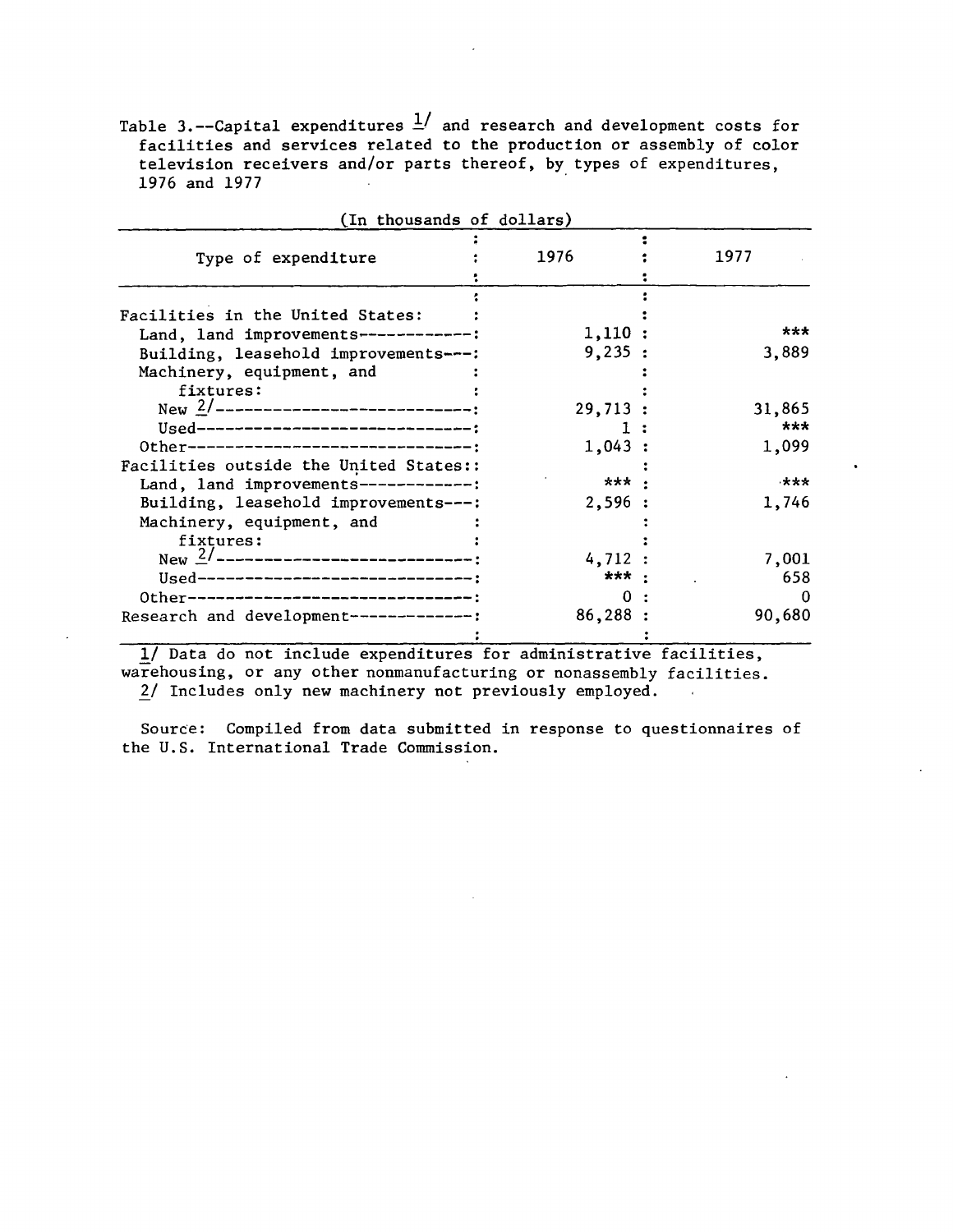|                                      | Screen-size category     |              |                |           |  |  |  |  |  |  |
|--------------------------------------|--------------------------|--------------|----------------|-----------|--|--|--|--|--|--|
| Period                               | 17 inches<br>÷           | 18 inches    |                |           |  |  |  |  |  |  |
|                                      | and under                | and over     |                | Total     |  |  |  |  |  |  |
|                                      | Quantity (units)         |              |                |           |  |  |  |  |  |  |
|                                      |                          |              |                |           |  |  |  |  |  |  |
| 1976:                                |                          |              |                |           |  |  |  |  |  |  |
| January-March-------------------:    | 158,444 :                | 186,556 :    |                | 345,000   |  |  |  |  |  |  |
| April-June---------------------:     | 193,648 :                | 198,814 :    |                | 392,462   |  |  |  |  |  |  |
| July-September------------------:    | 249,731:                 | 340,466:     |                | 590, 197  |  |  |  |  |  |  |
| October-December---------------:     | 289,232 :                | 457,206:     |                | 746,433   |  |  |  |  |  |  |
| Total--------------------------      | 891,055:                 | 1,183,042:   |                | 2,074,097 |  |  |  |  |  |  |
| 1977:                                |                          |              |                |           |  |  |  |  |  |  |
| January-March------------------:     | 232,525 :                | 324,523:     |                | 557,048   |  |  |  |  |  |  |
| April-June---------------------;     | 232,487 :                | 254,983      |                | 487,470   |  |  |  |  |  |  |
| July-September-----------------:     | 274,627:                 | 342, 239:    |                | 616,866   |  |  |  |  |  |  |
| October-December---------------:     | 278,655:                 | 325,936:     |                | 604,591   |  |  |  |  |  |  |
| $Total$ ---------------------------; | $1,018,294$ :            | 1, 247, 681: |                | 2,265,975 |  |  |  |  |  |  |
|                                      | Value (1,000 dollars)    |              |                |           |  |  |  |  |  |  |
|                                      |                          |              |                |           |  |  |  |  |  |  |
| 1976:                                |                          |              |                |           |  |  |  |  |  |  |
| January-March------------------:     | 42,725 :                 | 60,811       |                | 103,536   |  |  |  |  |  |  |
| April-June---------------------:     | 52,569:                  | 62,910       |                | 115,479   |  |  |  |  |  |  |
| July-September-----------------:     | 65,191<br>$\ddot{\cdot}$ | 110,020      |                | 175,211   |  |  |  |  |  |  |
| October-December---------------      | 77,436                   | 150,581      |                | 228,017   |  |  |  |  |  |  |
| Total---------------------------     | 237,921 :                | 384, 322 :   |                | 622, 243  |  |  |  |  |  |  |
| 1977:                                |                          |              |                |           |  |  |  |  |  |  |
| January-March--------------------:   | 61,630:                  | 105,771      |                | 167,401   |  |  |  |  |  |  |
| April-June---------------------;     | 61,195:                  | 83,749       | $\ddot{\cdot}$ | 144,944   |  |  |  |  |  |  |
| July-September-----------------:     | 73,761:                  | $116, 160$ : |                | 189,921   |  |  |  |  |  |  |
| October-December---------------:     | 77,209:                  | 116,091      |                | 193,300   |  |  |  |  |  |  |
| Tota1--------------------------;     | 273,795                  | 421,771      |                | 695,566   |  |  |  |  |  |  |
|                                      |                          |              |                |           |  |  |  |  |  |  |

 $\bar{z}$ 

 $\mathcal{L}^{\mathcal{L}}$ 

Table 4.--Imported complete color television receivers: Orders filled, by screen-size categories and by quarters, 1976 and 1977

Source: Compiled from data submitted in response to questionnaires of the U.S. International Trade Commission.

 $\sim 10^{-10}$ 

 $\sim$   $\sim$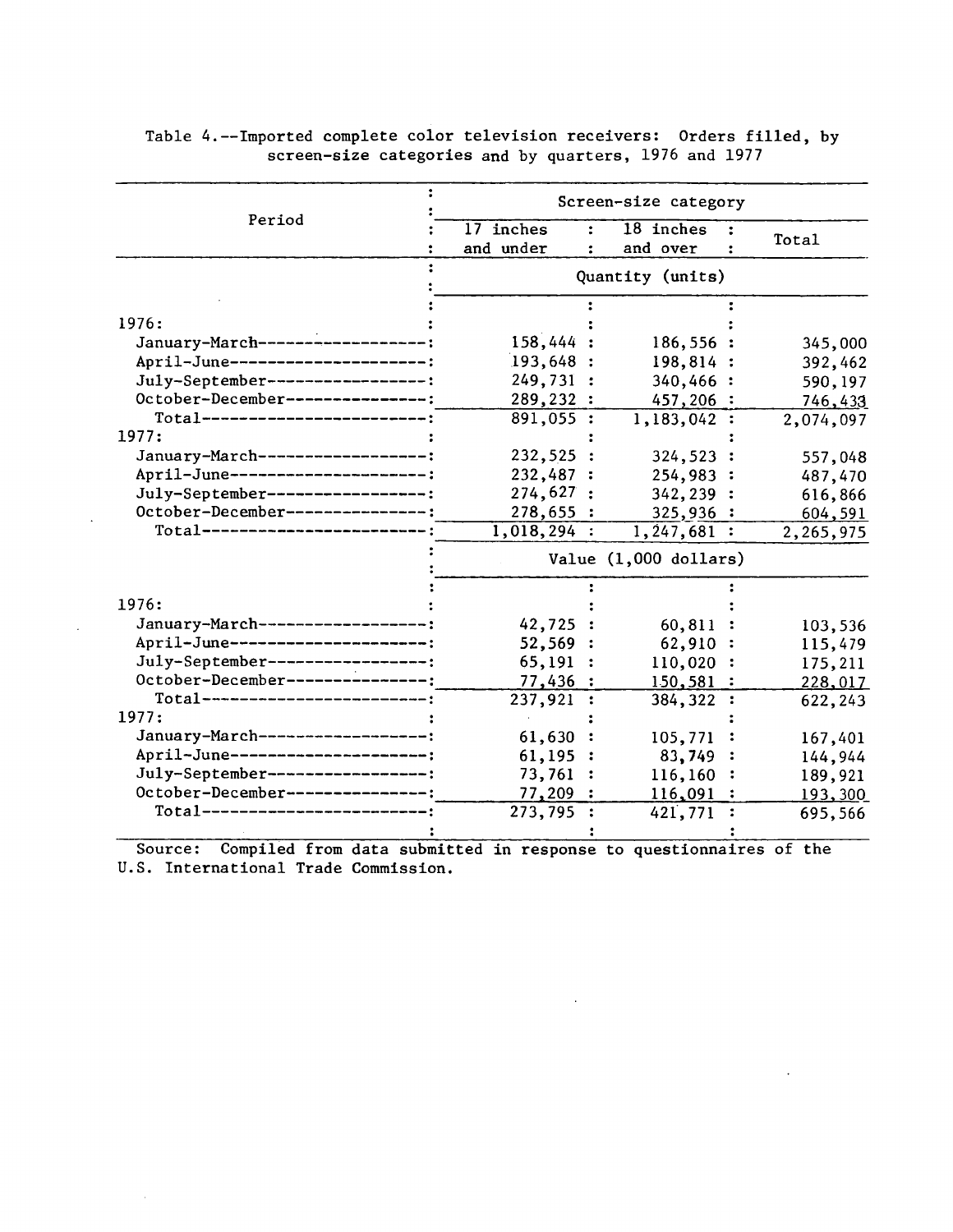Table 5.--Imported complete color television receivers: U.S. importers' inventories, by screen-size categories, on specified dates, Dec. 31, 1975-Dec. 31, 1977

| (In units) |      |                                  |                            |            |                       |  |         |  |  |  |  |
|------------|------|----------------------------------|----------------------------|------------|-----------------------|--|---------|--|--|--|--|
|            |      |                                  | Screen-size category       |            |                       |  |         |  |  |  |  |
|            | Date |                                  | $:$ 17 inches<br>and under | $\sim 200$ | 18 inches<br>and over |  | Total   |  |  |  |  |
|            |      |                                  | $\sim 2$                   |            |                       |  |         |  |  |  |  |
| Dec.       |      | $31, 1975$ --------------------- | 110,612:                   |            | $60,808$ :            |  | 171,420 |  |  |  |  |
| Mar.       |      | $31, 1976$ --------------------  | 82,960:                    |            | 82,287 :              |  | 165,247 |  |  |  |  |
| June       |      | $30.1976$ --------------------   | 184,287 :                  |            | 198,885:              |  | 383,172 |  |  |  |  |
| Sept.      |      | $30, 1976$ --------------------: | 219,845:                   |            | 309,390:              |  | 529,235 |  |  |  |  |
| Dec.       |      | $31, 1976$ -------------------:  | 254,706:                   |            | 299,663:              |  | 554,369 |  |  |  |  |
| Mar.       |      | $31, 1977$ --------------------: | 257,988:                   |            | 268,876:              |  | 526,864 |  |  |  |  |
| June       |      | $30.1977$ -------------------:   | 280,484 :                  |            | 299, 145:             |  | 579,629 |  |  |  |  |
| Sept.      |      | $30.1977$ --------------------:  | 214,868:                   |            | 263,756:              |  | 478,624 |  |  |  |  |
| Dec.       |      | $31, 1977$ --------------------; | 143,747:                   |            | 143,784:              |  | 287,531 |  |  |  |  |
|            |      |                                  |                            |            |                       |  |         |  |  |  |  |

Source: Compiled from data submitted in response to questionnaires of the U.S. International Trade Commission.

#### Table 6.--Imported color television receivers: Average unit values, by screen-size categories and by quarters, 1976 and 1977

|                                      | Screen-size category |                |    |           |                      |           |  |  |  |  |
|--------------------------------------|----------------------|----------------|----|-----------|----------------------|-----------|--|--|--|--|
| Period                               |                      |                |    | 16 inches |                      | 18 inches |  |  |  |  |
| ۰                                    | 13 inches            |                |    | and       |                      | and       |  |  |  |  |
|                                      |                      |                | 17 | inches    | $\ddot{\phantom{a}}$ | 19 inches |  |  |  |  |
|                                      |                      |                |    |           |                      |           |  |  |  |  |
| 1976:                                |                      |                |    |           |                      |           |  |  |  |  |
| January-March--------                | ***                  |                |    | *** .     |                      | \$325.97  |  |  |  |  |
| April-June--------------------;      | ***                  |                |    | *** .     |                      | 316.43    |  |  |  |  |
| July-September----------------:      | \$240.06             |                |    | ***       |                      | 323.15    |  |  |  |  |
| October-December---------------      | 252.77               | $\ddot{\cdot}$ |    | \$312.65: |                      | 329.35    |  |  |  |  |
| 1977:                                |                      |                |    |           |                      |           |  |  |  |  |
| January-March-<br>----------------   | 249.47               |                |    | 309.16:   |                      | 325.93    |  |  |  |  |
| April-June--<br>-------------------- | 237.86               | $\cdot$        |    | 291.64:   |                      | 328.45    |  |  |  |  |
| July-September-<br>---------------!  | 254.85:              |                |    | 327.36:   |                      | 339.40    |  |  |  |  |
| October-December--------------:      | 269.38               | $\bullet$      |    | 329.96:   |                      | 353.79    |  |  |  |  |
|                                      |                      |                |    |           |                      |           |  |  |  |  |

Source: Compiled from data submitted in response to questionnaires of the U.S. International Trade Commission.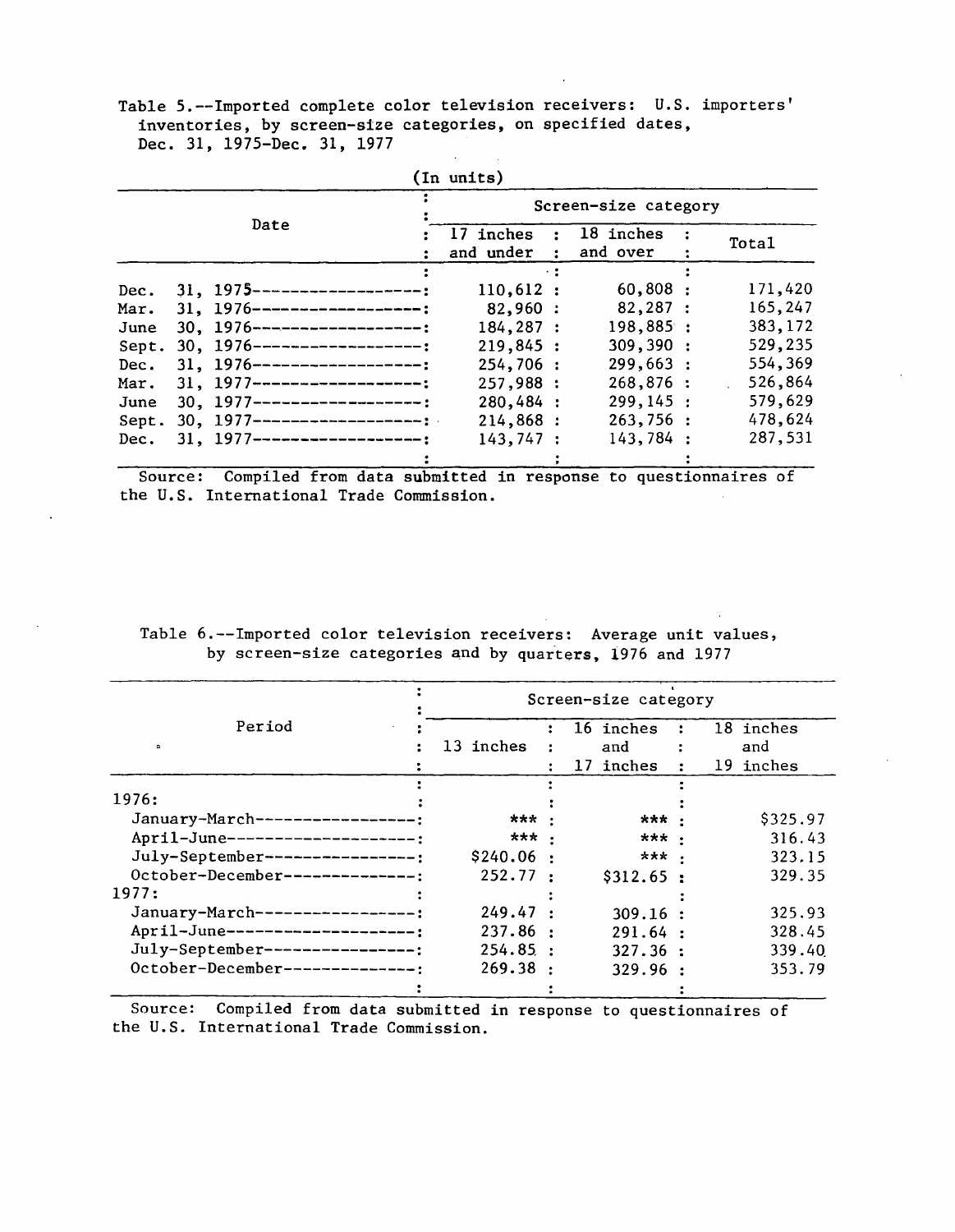#### Library Cataloging Data

 $\checkmark$ 

U.S. International Trade Commission. Certain quarterly and annual statistics of producers and importers of color television receivers, 1976 and 1977. Profits capacity, and capital and research and development expenditures of U.S. producers; orders, inventories, and prices of importers. Washington, 1978.

4 p. 27 cm. (USITC Publication 877)

1. Television--Receivers and reception. 2. Television industry. 3. Color television. I. Title. II. Title: Producers and importers of color television receivers, 1976 and 1977.